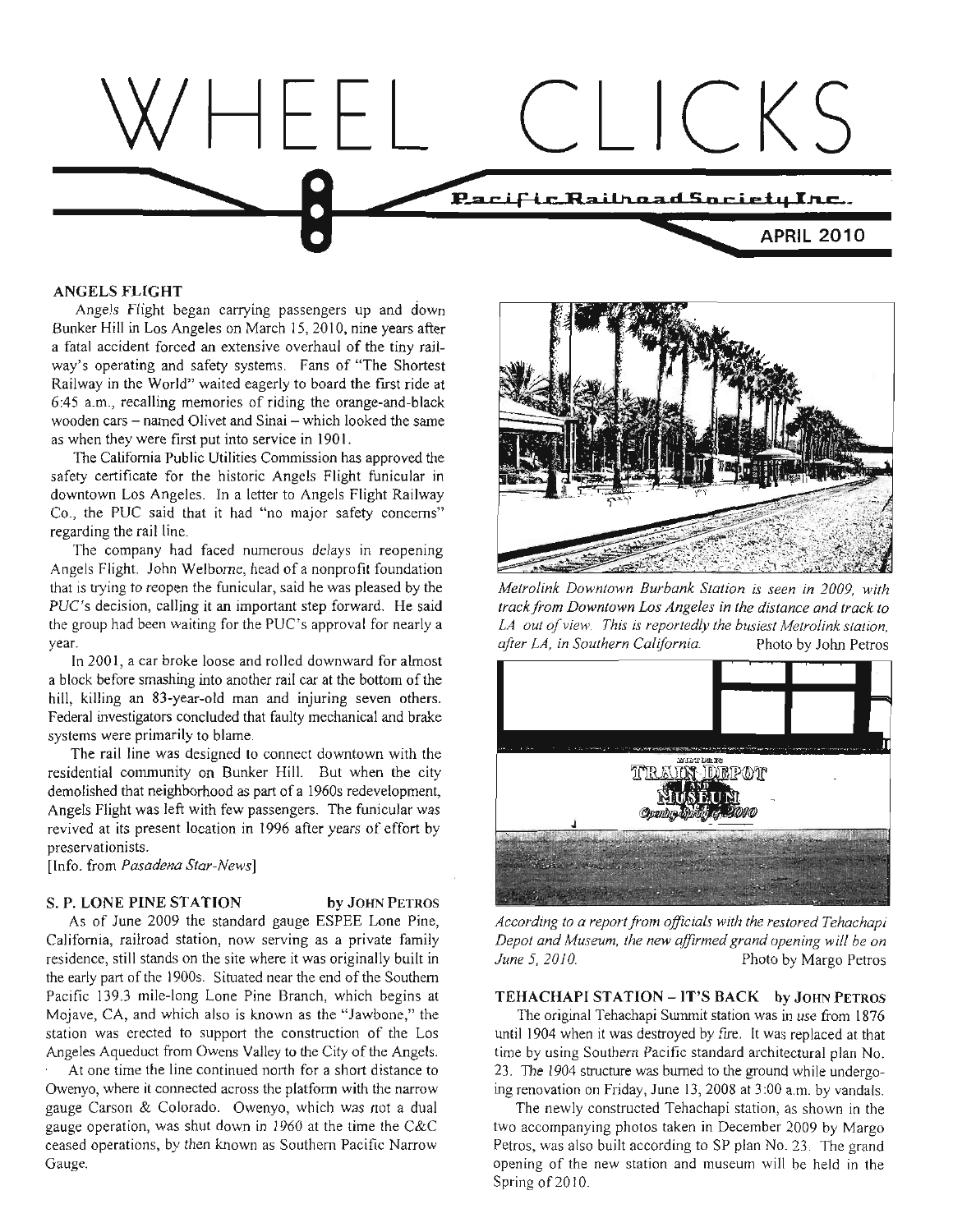Page 2



#### **WHEEL CLICKS VOLUME 74, NO. 1 APRIL 2010**

| TECHNICAL EDITOR  CHARLES VARNES |  |
|----------------------------------|--|
|                                  |  |

Opinions expressed in unsigned articles are those of the editorial board, and do not necessarily reflect the opinions of the Society, its officers or directors. Opinions in signed articles are those of the author only. All rights reserved. ISSN: 0043-4744. @2010 BY PACIFIC RAILROAD SOCIETY, INC.

Published monthly by PACIFIC RAILROAD SOCIETY, INC. The Society is a California chartered, nonprofit organization of those who share an interest in railroad operations, travel and history. Address and telephone are the same as for Pacific Railroad Museum.

| PARTICIPATING MEMBER  \$35.00 per year |  |
|----------------------------------------|--|
|                                        |  |
| CORPORATE MEMBER  \$100.00 per year    |  |
|                                        |  |

PACIFIC RAILROAD MUSEUM is operated by Pacific Railroad Society at 210 W. Bonita Ave., San Dimas, CA 91773. Telephone: (909) 394-0616. Museum e-mail: PRSTrainman@aol.com Open Saturdays: 10 a.m.-4 p.m.; Wednesdays: 1-5 p.m.

| MUSEUM COMMITTEE CHAIR  LINDSAY SMITH |  |  |
|---------------------------------------|--|--|
| EXCURSION DIRECTOR  MARTI ANN DRAPER  |  |  |

WEBMASTER .............................. RUSSELL HOMAN INTERNET Home Page: http://www.pacificrailroadsociety.org

| BOARD OF DIRECTORS OF PACIFIC RAILROAD SOCIETY. INC. |  |
|------------------------------------------------------|--|
|                                                      |  |
| VICE-PRESIDENT  WILL WALTERS                         |  |
|                                                      |  |
|                                                      |  |
|                                                      |  |
| DIRECTOR (2009-2011) VIRGINIA GRUPP                  |  |
|                                                      |  |
|                                                      |  |
|                                                      |  |

#### **PRS NEWS - ARRIVALS & DEPARTURES**

| Apr. 2      | Board Meeting, 7:30 p.m., Valencia Room, Joslyn     |
|-------------|-----------------------------------------------------|
| Fri.        | Center, 210 N. Chapel Ave., Alhambra.               |
| Apr. 3, 10, | Pacific Railroad Museum work party, 10:00 a.m.      |
| 17, 24      | to 4:00 p.m., 210 W. Bonita Ave., San Dimas.        |
| Sats.       | Committee meeting: April 24.                        |
| Apr. 3, 10, | Rolling Stock repair day, 8:30 a.m. to ?, Saunders  |
| 17, 24      | Yard, Noakes & Herbert Sts., Commerce. Regular      |
| Sats.       | Days: 3, 17; Extra Days: 10, 24. Com. Meet.: 17.    |
|             | For more info., call Will Walters, 714-637,4676.    |
| Apr. 9      | Membership Meeting, 7:30 p.m., Alhambra Room,       |
| Fri.        | Joslyn Center, 210 N. Chapel Ave., Alhambra.        |
| May 1, 8,   | Pacific Railroad Museum work party, 10:00 a.m.      |
| 15, 22, 29  | to 4:00 p.m., 210 W. Bonita Ave., San Dimas.        |
| May 1, 8,   | Rolling Stock repair day, 8:30 a.m. to ?, Saunders  |
| 15, 22, 29  | Yard, Noakes & Herbert Sts., Commerce. Regular      |
| Sats.       | days: 2, 16; Extra days: 9, 23, 30. Com. Meet.: 16. |
| May 7       | Board Meeting, 7:30 p.m., Valencia Room, Joslyn     |
| Fri.        | Center, 210 N. Chapel Ave., Alhambra.               |
| May 14      | Membership Meeting, 7:30 p.m., Alhambra Room,       |

- Fri. Joslyn Center, 210 N. Chapel Ave., Alhambra.
- May 21 Slide night at Saunders Yard, 7:30 p.m., Noakes &
- Fri. Herbert Sts., Commerce. All welcome and bring slides.

# **MEETING PROGRAM**

- by RUSS DAVIES April 9: Long-time Southern California rail fan and photographer, Alan Weeks, will present a slide program covering miscellaneous Santa Fe in the 50s and 60s. Some of us have seen previews of this in e-mails from Alan, and this one will be great! Be there, and bring slide briefs!
- May 14 Joe Bonino from the R&LHS Southern California Chapter will present a slide "Double Feature," SP Narrow Gauge, and LARY, images from the Chapter's archives. Each year Joe and I do a "Home & Home" exchange of presentations, R&LHS and PRS. This will be a good one. Be there, and bring slide news briefs!

**MEMBERSHIP REPORT** by VIRGINIA GRUPP There were no late renewals for this report. At the board meeting on March 5, 2010, three new members were voted into PRS and assigned membership numbers: Denise Pate, #452; Catherine Fusano, #453: and Darrell Harvey, #454.

#### **ELECTION OF OFFICERS**

The tally of ballots of PRS members for Fiscal Year 2010-2011 was counted at the meeting on March 12, 2010. The Election Committee counted 4 miscellaneous votes for various offices in addition to the listed votes. The winning officer is indicated by \*. New officers take over on April 1. Approximately 35 percent of the membership voted.

| President Marti Ann Draper 110*      |
|--------------------------------------|
| President Will Walters 53            |
|                                      |
| Vice-President  Marti Ann Draper  59 |
|                                      |
| Treasurer Nick Teel 156*             |
| Director  Lindsay Smith  84*         |
| Director  Neil Bjornsen  58          |
|                                      |

#### **TREASURER REPORT**

by NICK TEEL

by MIKE GONDRON

On behalf of the Board of Directors, I would like to take this opportunity to thank all of you that have sent in Donations with your Membership Dues payment. As much as we would like to send each of you an individual acknowledgement of your generosity, we just don't have enough people or postage available to individualize our thank you. In keeping with the IRS requirements, we will continue to send individual confirmations of donations of \$250 or more. Thank you again for your support of Pacific Railroad Society.

#### **CALTRAIN NEWS**

### February 25 was not a good day to be a Caltrain employee or passenger. Things went bad early when the first train of the day, No. 101, struck an abandoned vehicle north of Mary Avenue in Sunnyvale shortly before 5 a.m. No one on the train was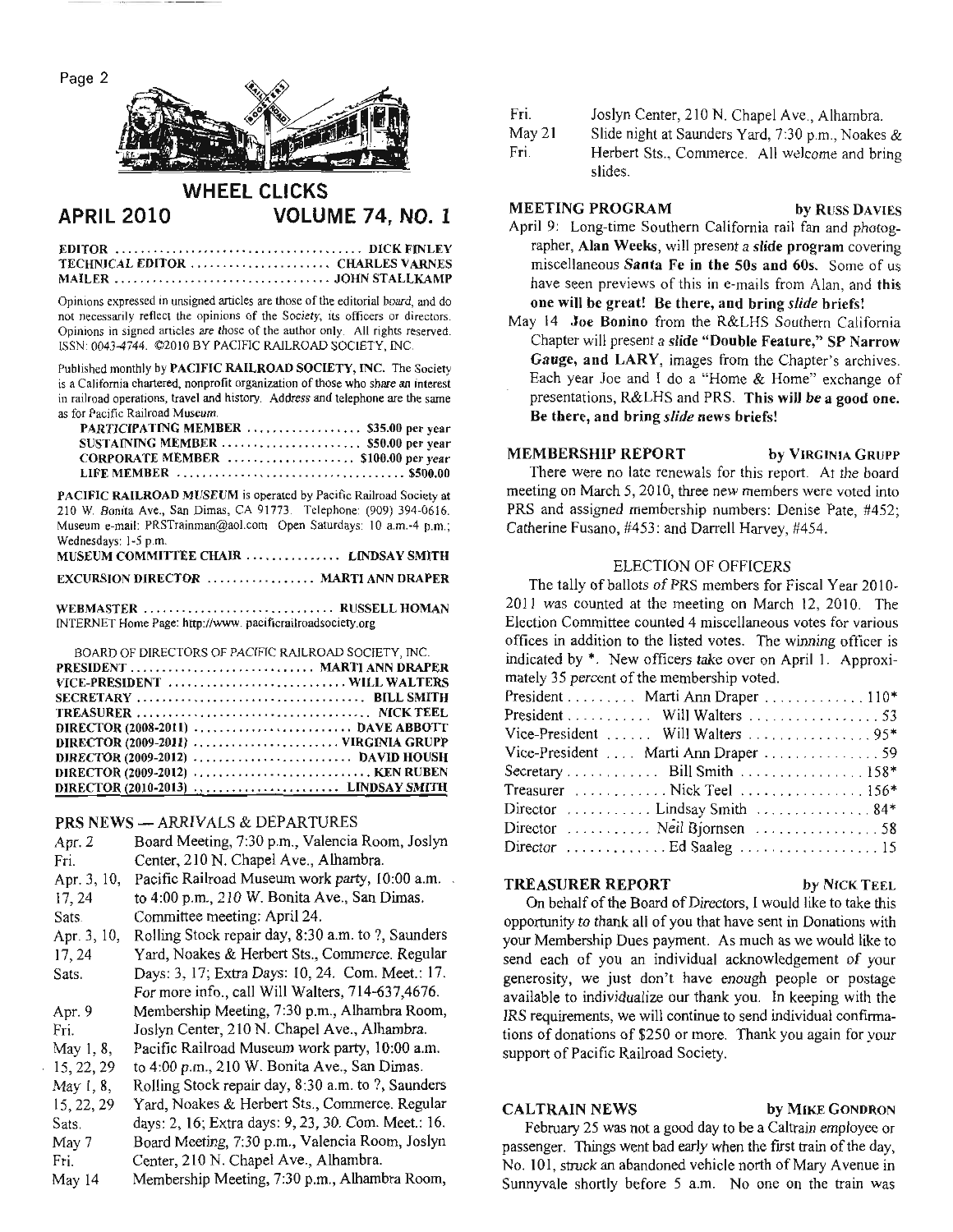injured, but the vehicle caught fire after being struck, which also caused damage to the train's cab car.

The incident shut down the Caltrain line in both directions for four hours. Northbound trains were halted at Sunnyvale and southbound trains terminated at Mountain View. A bus bridge was set up between the two stations until the line was re-opened about 9 a.m.

Later that afternoon, Train No. 368 struck a trespasser at the San Antonio station in Mountain View. It was the second fatality of the year for Caltrain and caused delays of at least 30 minutes for the evening commute.

In 2011, Bay Area commuters will find it easier to transfer from one transit mode to another when new signage goes up at 24 regional transit centers throughout the Bay Area, including four Caltrain stations. The Caltrain stations involved are San Francisco, Palo Alto, Mountain View, and San Jose. Real-time electronic information displays will also be installed at the stations in 2011.

In February, a new "commuter market" opened in the former ticket office of the Hillsdale Caltrain station. The market, which is open Monday-Friday, sells fresh produce and prepared dinner meals that appeal to busy commuters.

Work is continuing on a \$2.8 million project to upgrade Caltrain's signal system. Begun in June 2009, the project is adding more signals to the line, which will allow for better spacing of trains. Work is performed on weekends and the project should be completed by May 2010.

#### **U.S. AIDS HIGH-SPEED RAIL**

The \$2.25 billion in federal stimulus funds awarded the end of January to the California high-speed rail project ensures that construction can proceed on a 520-mile route between Anaheim and San Francisco within three years, rail officials said January 28. Mehdi Morshed, executive director of the California High-Speed Rail Authority, said the infusion of federal dollars would pay for completion of the project's engineering and environmental reviews and provide a significant amount of seed money to start building the system by September 2012, as required by the federal grant.

The authority wants to build an initial line from Anaheim to San Francisco via the Central Valley by 2020 at an estimated cost of \$42 billion. Officials say trains would speed passengers. at up to 220 mph between Los Angeles and the Bay Area in no more than 2 hours and 40 minutes. A second phase calls for extensions to San Diego and Sacramento by 2026, which would add 300 more miles to the system.

California won the largest share of \$8 billion in economic stimulus funds that the Obama administration distributed to 13 high-speed rail corridors across the country, including Tampa-to-Orlando in Florida and Chicago-to-St. Louis. The state had applied for \$4.7 billion of the available amount.

Some critics of the project doubt whether construction can begin by September 2012 because the rail authority faces substantial challenges. Public opposition has surfaced along the proposed route. An environmental lawsuit in Northern California recently knocked out a proposed alignment, and disputes with freight railroads have surfaced over use of their rights-ofway.

"There are lots of complications that need to be worked out before they can build," said Richard Tolmach, director of the California Rail Foundation. "They haven't determined the rightof-way between San Jose and Gilroy. Service doesn't look feasible in the Central Valley. The L.A.-to-Anaheim route is pretty challenged."

State Sen. Alan Lowenthal (D-Long Beach), who has presided over six hearings into the high-speed rail project as chairman of the Senate Transportation and Housing Committee, is a supporter of the proposal. However, he also said there are significant financial and planning hurdles. Lowenthal contends that the project's ridership and cost forecasts, which have changed repeatedly, might be unreliable and he questioned whether the authority could secure enough money to complete construction as scheduled.

#### **BOB HOPE AIRPORT**

Officials in Burbank are pushing the developers of the highspeed rail line to add a stop at Bob Hope Airport. Representatives of the California High Speed Rail Authority had planned to present two station alternatives to their board of directors by May 6. But the Burbank City Council in early March called on the representatives to consider as part of their environmental study a stop near the airport, arguing that a proposed \$120million regional transportation center there should not be isolated from high-speed trains.

[Info. from Los Angeles Times]

#### **PASSENGER TRAIN UPDATES** by CHARLES VARNES **AMTRAK**

BNSF Amtrak On-Time Performance Percentages

The Amtrak On-Time Performance Percentages posted on the BNSF News web page on March. 8, 2010 were:

|     | YTD OTP |
|-----|---------|
| 89% | 88%     |
| 94% | 95%     |
| 98% | 99%     |
|     | MTD OTP |

#### Amtrak Guest Rewards Promotion

Amtrak Guest Rewards members will receive a 30 percent bonus on points purchased through April 30. Points can be purchased in increments of 500 points to a maximum of 10,000 points per year. The promotion is located on the Hot Deals section of the Amtrak Guest Rewards internet page.

## NORTHEAST CORRIDOR

On March 1, 2010, Amtrak launched its Wi-Fi Internet service, known as AmtrakConnectSM aboard all 20 high-speed Acela Express trains, in six major stations along the Northeast Corridor, and in all four ClubAcela lounges. Initially offered as a complimentary service, AmtrakConnect is available to every passenger on board Acela Express both in Business and First class seating.

Using any laptop computer or other portable device that is Wi-Fi enabled, Amtrak passengers traveling on Acela Express between Washington, D.C. and Boston can connect to the service for general Web surfing and reading email. The system also allows passengers to access their corporate networks through most standard Virtual Private Network (VPN) solutions, turning the train trip into productive work time.

In addition, Amtrak is launching AmtrakConnect for all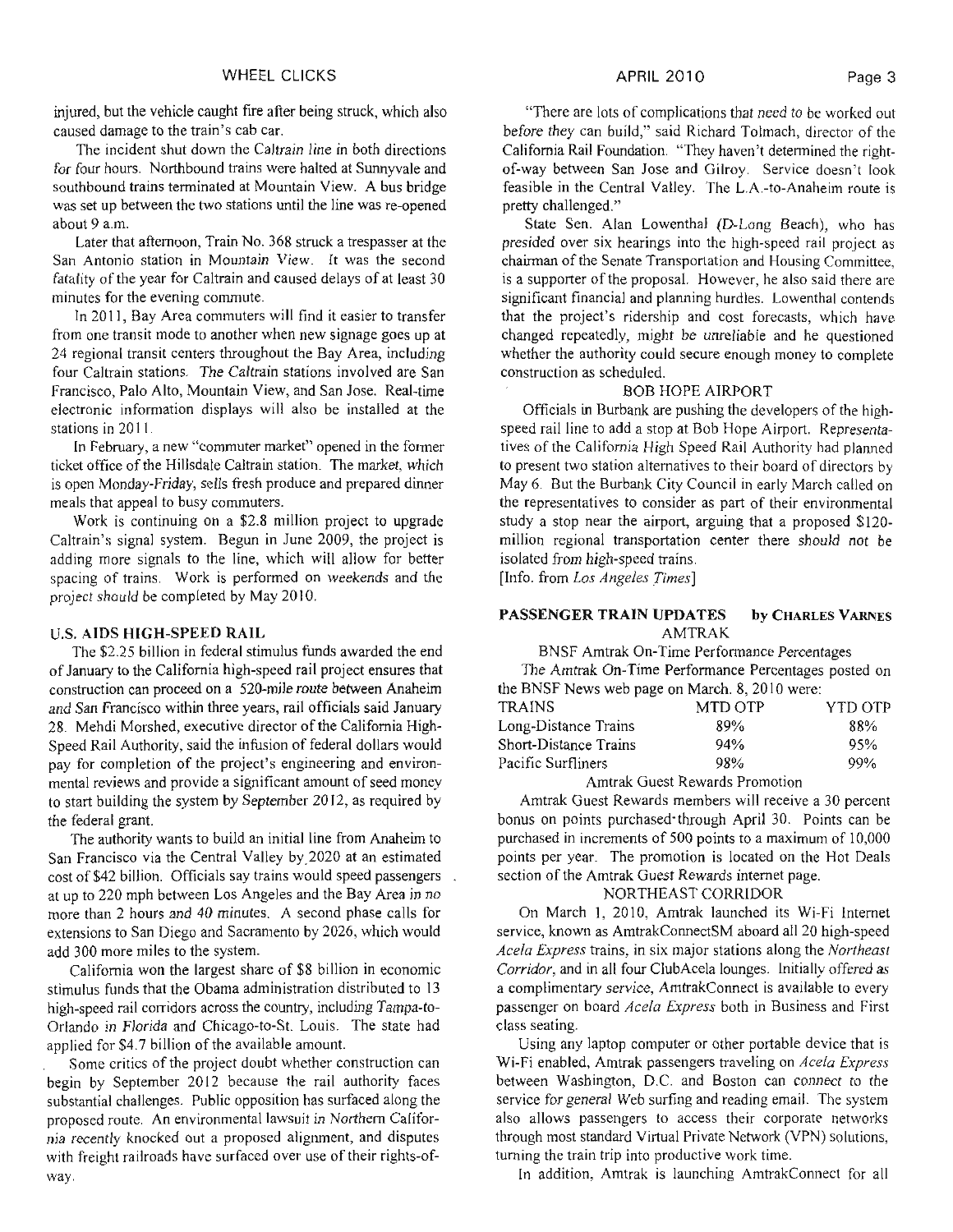Amtrak passengers within the gate areas of Washington Union Station, Baltimore Penn Station, Philadelphia 30th Street Station, New York Penn Station, Providence Station and Route 128 Station in Boston. Wilmington Station will be Wi-Fi equipped once major station renovations are completed in early 2011. Wi-Fi service continues to be available in all ClubAcela lounges in Washington, DC, Philadelphia, New York, and Boston.

AmtrakConnect service on *Acela Express* trains will remain free of charge during the introductory period, after which the policy will be reviewed based on customer demand and system performance.

AmtrakConnect was deployed on *Acela Express* by Virginia Beach-based GBS Group and its partner Nomad Digital. [Info. from Ken Ruben, Ed Von Nordeck]

#### **SOUTHERN CALIFORNIA COMMUTER RAIL**  RIDERSHIP

Metrolink weekday, systemwide, average trips during January 2010 were 40,765, which was an increase from the previous month of 9 percent, and a decrease from the previous year of 7 percent.

Metrolink weekday, systemwide passholders on Amtrak during January 20 10 were 1,961, which was an increase from the previous month of 3 percent, and an increase from the previous year of 4 percent.

[Info. from Metrolink via Charles Vames]

SAFER TRAIN CARS ARRIVE FOR METROLINK

Dockworkers on March 2 unloaded South Korea's first delivery of new crash-resistant Metrolink rail cars designed to minimize damage, injuries and death in the event of a collision. The first two of the 117 rail cars to arrive will undergo a series of rigorous predeployment tests on regional tracks.

The purchases come in the wake of a string of fatal collisions with cars and freight trans on Metrolink tracks in recent years that have claimed more than 35 lives and left hundreds injured.

"These cars have, for lack of a better term, crumple zones designed to absorb the force of an impact and direct it away from passengers and crew," said Metrolink board Chairman Keith Millhouse, who greeted the trains after they were lifted off a freight ship at the Port of Long Beach. "This is state-of-the-art technology, These are the first passenger rail cars with this technology in the nation."

Testing will include car speed and braking capacities, adaption to track, cabin instrumentation, compatibility with locomotives and existing rail cars, engineering, design and other measurements. Metrolink workers will fully disassemble the two cars that arrived this week to learn more about their design and technical aspects before putting them through tests.

More cars will arrive in coming months, with the full fleet of 117 in service by mid- to late-201 1, Millhouse said.

The bilevel Hyundai Motor rail cars feature front-end "crumple zones" that tests show absorb much of the impact of a 30-mph collision without significantly damaging the passenger cabin. Known as crash energy management (CEM) cars, they will replace the oldest cars in Metrolink's existing fleet after workers study the design and technology and outfit the cars with

the rail service's logos, route maps and other features.

The new fleet is expected to be significantly safer than the cars involved in Metrolink's two deadliest collisions in the agency's 18-year history, which occurred in 2006 and 2008.

The 2006 incident happened when a suicidal motorist parked his SUV on tracks in Glendale, then jumped out moments before impact. The crash derailed the train, killing 11 and injuring about 100. The SUV driver later was convicted of murder and sentenced to life in prison.

In September 2008, a Metrolink train engineer text-messaging a friend apparently missed a red signal in Chatsworth, colliding head-on with a freight train traveling in the opposite direction on the same track. The accident killed 25, including the engineer, and injured 135.

Since it first began operating in 1992, Metrolink ridership h'as grown between 3 percent and 4 percent annually. The agency, which serves a region stretching from San Bernardino to Oxnard, now handles roughly 47,000 riders each day, according to Metrolink.

The agency is planning for further growth in coming years. and has considered service into San Pedro, Wilmington and Long Beach from downtown Los Angeles, although a light-rail link operated by the Los Angeles County Metropolitan Transportation Authority, or Metro, is more likely for this route.

More Metrolink CEM rail cars will arrive through the Port of Long Beach in coming months from the Hyundai factory near Seoul, South Korea.

#### [Info. from the Daily *Breeze* via Jack Whitmeyer]

#### IN-CAB VIDEO CAMERAS

After a 16-month investigation, the National Transportation Safety Board (NTSB), which is the independent federal agency charged by Congress with investigating significant transportation accidents, has determined that the actions of the Connes engineer of Train 111 were the probable cause of the Chatsworth collision.

In issuing its findings, the NTSB expressed its strong disapproval of the Connex engineer's failure to observe and respond to the warning signals and red light leading up to the collision because he was engaged in text messaging. Text messaging while operating a train was and is a violation of Metrolink policies and Connex and other railroad rules; it is now a violation pf federal law. The NTSB also found that the Metrolink warning-signal system, dispatch system, and equipment were all operating properly and did not play a role in the collision.

The NTSB's forward-looking safety recommendations were a very important outcome of the investigation. The board recommended to the Federal Railroad Administration (FRA), which is the agency responsible for enforcing systems in the control cabs of all train locomotives nationwide. In making their recommendation, the NTSB underscored that the "safety of the traveling public outweighs privacy."

This action violates Metrolink's decision to become the first railroad in the nation to install inward-facing cameras in their locomotive fleet as part of their multilayered safety program. Metrolink had installed inward and outward-facing cameras in their entire locomotive fleet in October 2009.

"We will continue our diligent work to lead the way in safety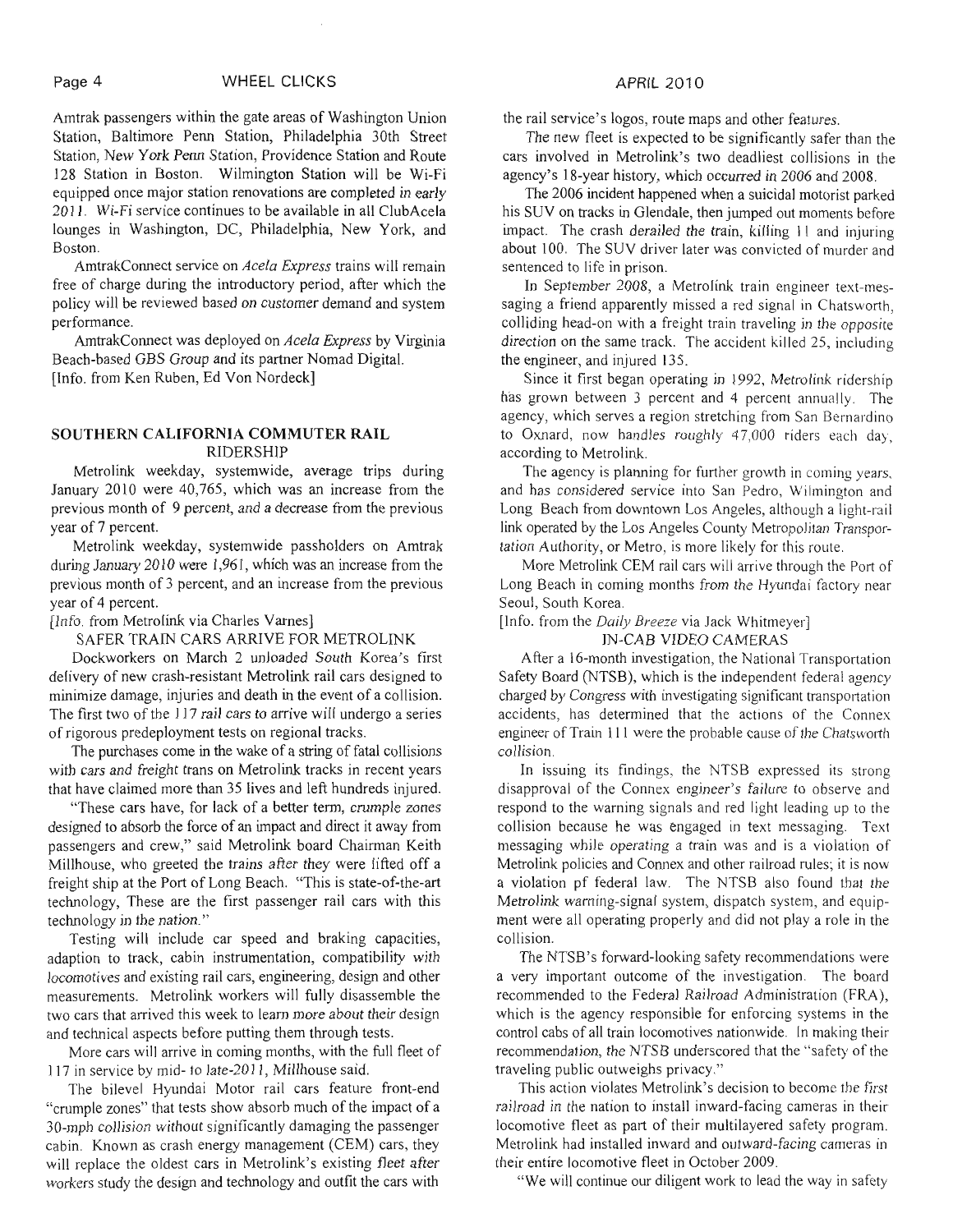#### WHEEL CLICKS

enhancements," said Metrolink Board Chairman Keith Millhouse. "We are pleased that the NTSB has validated our action in becoming the first commuter railroad in the nation to install and operate inward-facing cameras as a deterrent to unsafe behaviors. Metrolink will continue its commitment to safety as our highest priority."

Cameras are proving to be a significant deterrent to the types of activities revealed during the investigation, including text messaging, allowing unauthorized persons in the locomotive, and sleeping on the job. The cameras in Metrolink's locomotives have become an important component of their safety program, and they look forward to seeing other railroads follow their lead in iinplementing this important safety technology.

In the past year and a half Metrolink has shared updates on the many actions they have taken to safeguard their passengers, crew, and railway workers, and the thousands of Southern California residents who interact with their system.

While the NTSB's exhaustive investigation was a long-term effort, Metrolink did not wait for the report or hesitate to act in the best interest of public safety. lmmediately following the accident, Metrolink moved to enhance passenger safety throughout their entire system by implementing a number of safetycritical actions - with more to come. Some of these actions and initiatives include:

**<sup>w</sup>**Establishing an independent Commuter Rail Safety Peer Review Panel of national experts.

**<sup>w</sup>**Becoming the first railroad in the nation, either passenger or freight, to install inward-facing video cameras.

**Realigning, hiring, and adding new staff to oversee** contractors and ensure compliance with safety regulations.

Increasing the scope and frequency of Metrolink's efficiency-testing program (surprise compliance tests) among Connex, UP, BNSF, and Amtrak employees to more than 3,000 tests per month.

Executing an accelerated strategy to develop and install Positive Train Control – the ultimate train-stopping technology  $-$  on their trains by 2012, three years before the federal mandate for implementation.

On March 2 Metrolink delivered another "safety first" when the first two cars of their fleet of Crash Energy Managementenabled cars arrived.

[Info. from *Metrolink Matfers]* 

#### NATIONAL TRANSPORTATION SAFETY BOARD

Federal safety officials called for railroads to install cameras and voice recorders in every locomotive control cab in the nation as they publicly warned on January 21 that cell-phone texting by engineers and conductors was a growing and lethal danger. The call came as members of the National Transportation Safety Board publicly concluded their investigation into the deadly collision of a commuter train and a freight train in Chatsworth in <sup>2008</sup>- a crash they blamed on a Metrolink engineer who passed a stop signal as he sent a message from his phone.

In general, text messaging by train crews "is becoming more widespread," said NTSB Chairwoman Deborah A.P. Hersman, after the board's public session in Washington ended its 16 month Chatsworth inquiry. "I think we have to nip this in the bud right now."

#### APRIL 2010 Page 5

The board's sharp language and findings blaming the engineer could shift tens of millions of dollars in liability away from Metrolink and onto the private contractor that hired and supervised the engineer, Connex Railroad.

Whether the recommendations will be implemented depends on the Federal Railroad Administration, which regulates the industry. Both the railroad administration and the American Association of Railroads said they would study the issue.

Experts say legal claims by survivors of those killed or injured in the crash could exceed a \$200-niillion federal liability cap. Metrolink had \$150 million in insurance at the time of the crash.

Although Metrolink board members urged deployment of socalled positive train control, they were reminded of the difficulties Mctrolink faces in fulfilling its commitment to install the system by 2012. The commuter agency still needs \$100 million for the project, said NTSB investigator Wayne Workman. "This is a tough challenge."

The NTSB also concluded on January 21 that witness statements that the final track signal ljght was green for Metrolink 11 1 were not considered reliable, given technical data that indicated the light was red.

[Info. from Los *Angeles* **Times]** 

#### AAR STORED FREIGHT CARS REPORT

**by** CHARLES VARNES

In March 2010 the Association of American Railroads reported the number of freight cars stored on the first day of the month was 418,521, equal to 26.9 percent of the total fleet. Cars in storage as a percentage of the total fleet have now fallen or stayed level for nine straight months.

In its March 2010 Rail Time Indicators, the AAR commented, "21,079 was the most taken out for any month for which we have data (i.e., since March 2009). If that pace continues into the future  $-$  not a sure thing  $-$  it would take another year and a half before rail cars in storage fell to around 30,000, which is our best guess of what 'normal' is."

On January 1, 2010, 448,555 freight cars, equal to 28.7 percent of the total fleet, were stored. For the month of February the number of stored cars was 439,631, equal to 28.2 percent of the total fleet.

In 2009 the number of cars stored on the first day of the month (and percent of the total fleet) was: March, 437,547 (27.5); April, not reported; May. 493,879 (3 1.5); June, 502,02 1 (3 1.9); July, 502,853 (3 1.9); August, 489,469 (3 1.1); September, 478,046 (30.4); October, 462,4 10 (29.4); November, 54 1,112 (28.8); December, 45 1,096 (28.8).

[Info. from AAR Rail Time Indicators]

#### TRANSPORTATION GETS STIMULUS

California has been awarded \$83.9 million in American Recovery and Reinvestment Act transit funding. . Aurora Jackson, Montebello's director of transportation, said cities throughout California are struggling because state transit assistance money that had been in place since the Reagan administration is no longer there.

Since February 2009, the Federal Transit Administration has awarded 881 Recovery Act grants for transit projects nationwide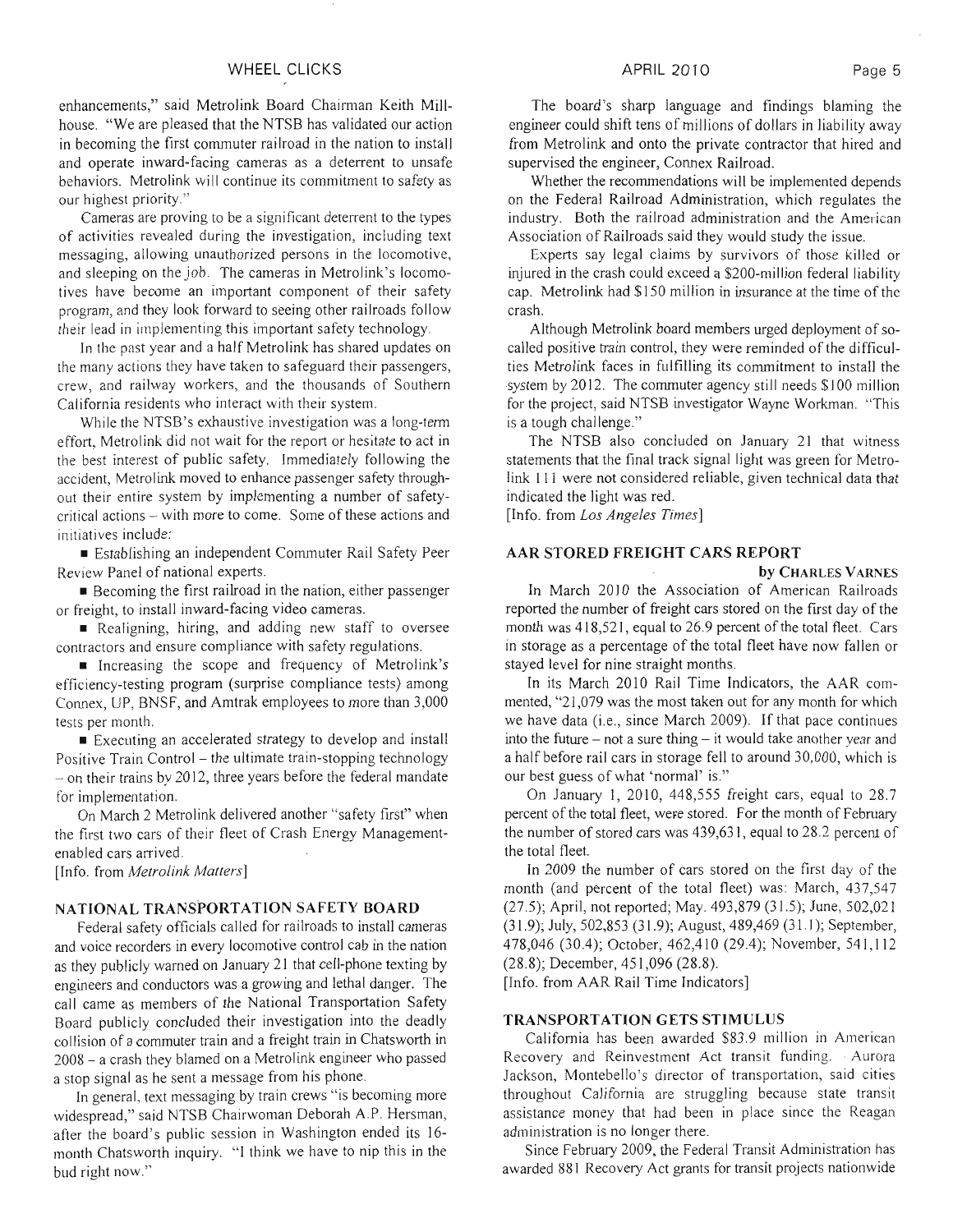totaling \$7.5 billion. In this latest \$83.9 million round of funding, 30 California cities, transportation agencies, and organizations received a piece of the money. The largest chunks of the federal funding have been earmarked for the San Francisco area.

Bay Area Rapid Transit will get \$17 million for railcar and station equipment improvements.

Municipal Transportation Agency for San Francisco will receive \$1 8.2 million to rebuild"and maintain light-rail vehicles.

Southland cities and agencies slated to receive funding include:

**a** Montebello: \$1.3 million will go toward the purchase of compressed natural gas (CNG) buses.

**a** Montebello: \$600,000 will be used to retain employees.

**a** Southern Califomia Regional Rail Authority (Metrolink):

\$4.7 million to fund track rehabilitation, positive train controls, Keller Yard storage, central maintenance facility guard and insurance.

**a** Los Angeles County Metropolitan Transportation Authority: \$69,776 for the Metro Blue Line traction power substation.

**a** Santa Clarita: \$2.4 million for construction of two transit parking facilities.

• Simi Valley: \$1 million for garage modernization, ADA operations and equipment.

[Info. from *Pasadena Star-News*]

#### **URBAN RAIL TRANSIT by DICK FINLEY**

LOS ANGELES METRO RAIL

| January 2010                     |                     |        | Red Line Blue Line Green Line Gold Line |         |
|----------------------------------|---------------------|--------|-----------------------------------------|---------|
| Weekday Ave.                     | 139,409             | 70,583 | 35,536                                  | 28,227  |
| Saturday Ave.                    | 94,338              | 54,873 | 20,636                                  | 22,974  |
| Sunday Ave.                      | 76,769              | 45,957 | 17,893                                  | 22,668  |
| Monthly Total                    | 3,720,490 1,961,778 |        | 921,270                                 | 815,416 |
| [Info. From Metro via Ken Ruben] |                     |        |                                         |         |

EXPO LINE SETBACK

The long-delayed Expo Line was recently dealt another setback when authorities revoked a permit that allowed construction 24 hours a day, seven days a week. Authorities said they revoked the permit in January because of complaints about noise during late-night construction on the line.

The move could further delay construction, which is already more than a year behind schedule, and add to the \$862-million price tag to complete the first segment from downtown Los Angeles to Culver City. That cost has already grown by more than \$220 million over the project's original budget of \$640 million.

Richard Thorpe, chief executive of the Exposition Metro Line Construction Authority, the organization responsible for getting the line built, said he was surprised when the commission revoked the 24-hour permit and that it was important to speed up construction. Without the 24-hour permit, construction is allowed between 7 a.m. and 9 p.m. Monday through Friday, and from 8 a.m. to 6 p.m. on weekends and holidays. Based on construction plans, a city commission will decide whether to issue a temporary variance for closure requests.

### EXPO LINE PHASE ONE

Some delays of Phase One are due to safety issues near

schools. Activists have complained that the first phase's route poses a risk to students at Dorsey High School and Forshay Learning Center and have called for improvements, including running the line above or below street level. That issue is still unresolved and the state Public Utilities Commission is deciding which safety improvements are needed near Dorsey High, and those improvements could be costly.

Furthermore, the Expo Authority and the contractor for the first phase of the project are at odds over some of the delays and are wrestling over who is to blame. That could further raise the project's phase one cost depending on how the dispute is resolved.

Officials said they hope to open the first part of phase one, from downtown Los Angeles to Crenshaw Boulevard sometime this year and estimate that the second part of phase one will open about a year later. Thorpe said the timeline of the first phase will not affect the second phase of the project because the sources of funding are different.

Fully funding the line is not a sealed deal because sales tax revenues are lower than expected, there is a state budget crisis and the Metropolitan Transportation Authority has projected a historic \$251.3-million operating deficit in the 2011 fiscal year.

# EXPO LINE PHASE TWO

Los Angeles transportation officials on February 4 took a major step in bringing commuter rail to the Westside, approving plans for a route linking downtown L.A. to Santa Monica. Officials hope to begin work later this year on phase two, a nearly seven-mile link from downtown Culver City to the comer of 4th Street and Colorado Avenue in Santa Monica's main business district.

Extending the line to Santa Monica would be an important milestone in Los Angeles' ambitious rail-building campaign. It would also mark the farthest west a rail line has reached in several decades, serving a section of the county that is notorious for traffic problems. Transportation planners believe they will have the \$1.5 billion in local and state money to build it.

Although there is broad support for the extension, some neighborhood residents have concerns about portions of the plan. Some homeowners say the plan for the route approved on February 4 is unsafe and will create traffic problems, particularly a stretch near homes in Cheviot Hills as well as areas near Sepulveda Boulevard and Overland Avenue. Those residents insist that at least one portion of the line should be built underground, saying that would make the route safer for motorists and pedestrians. They also argue that the underground route would improve traffic flow.

The Expo Authority, which is building the line, said a subway along that stretch is unnecessary. Building a subway between Westwood Boulevard and Overland Avenue would add about \$224 million to the project's cost. Some speakers urged the authority to approve the plans for the route as is. Opponents of the plans approved on February 4th are threatening to file a lawsuit that could delay construction of the second phase, which officials hope to open in 20 15.

Thorpe said that for the second phase, two contracts will be awarded for design, and then one of those same companies will also receive the contract for construction. That way the contrac-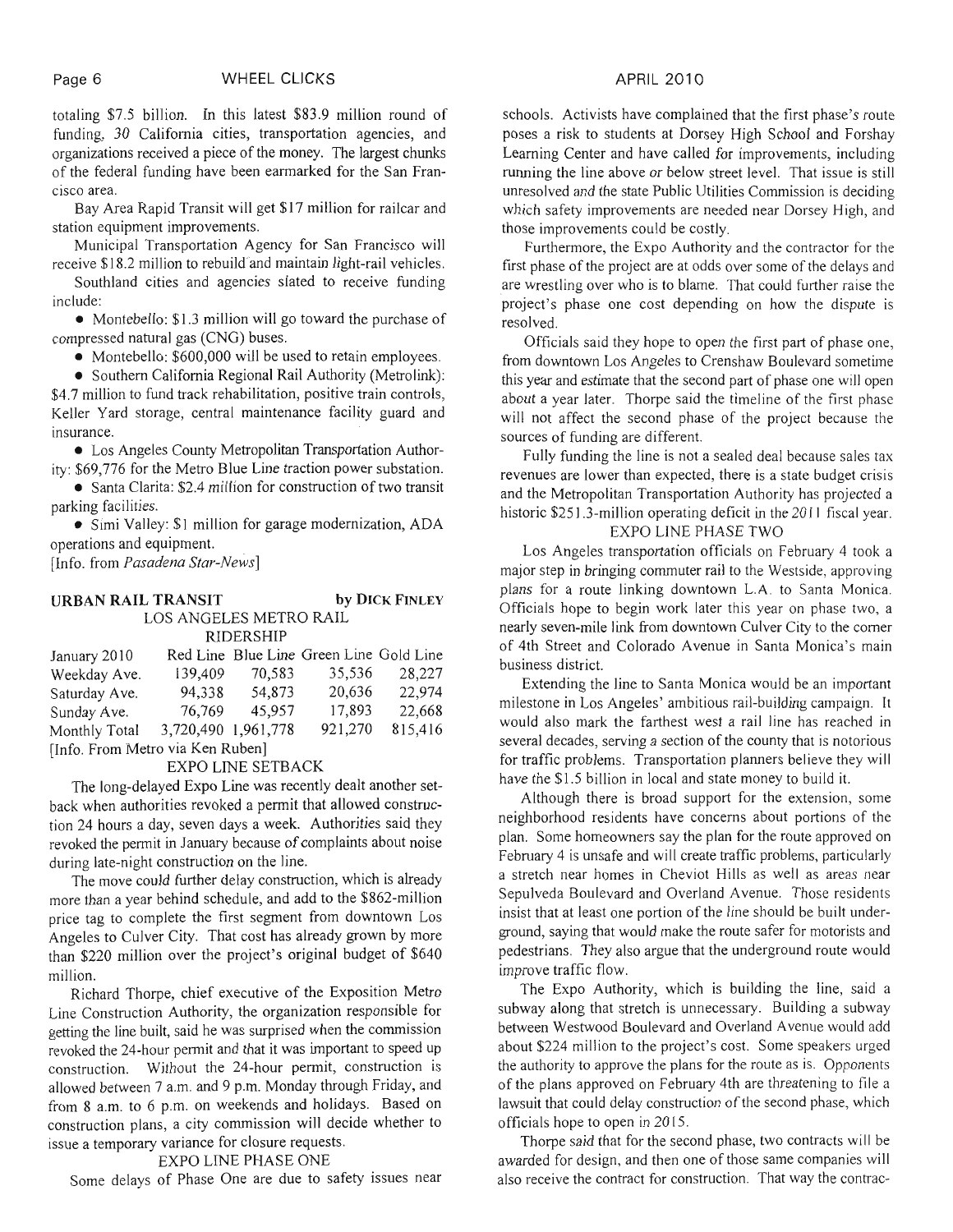tor is responsible for the plans and the follow-through, Thorpe said.

[Info. from *Los Angeles Times]* 

#### GOLD LINE FOOTHILL EXTENSION

The first phase of the Gold Line Foothill Extension from Pasadena to the Azusa/Glendora border appears to be on target for a June 2010 groundbreaking. The Foothill Extension Construction Authority had targeted a completion date of 2013, but L.A. county Metropolitan Transportation Authority officials estimated the line wouldn't be completed until 2017.

Recent discussions between the two groups have left construction authority officials certain enough of receiving funding that board members on January 28th voted to begin the search for a contractor to build the line – with a June groundbreaking as a goal.

Ara Najarian, a Glendale councilman and chairman of the MTA board, credited MTA CEO Art Leahy, who was appointed last March, with changing the attitudes of MTA officials toward the Gold Line. Other local officials had different explanations. Azusa Councilman Keith Hanks, a member of the construction authority's board, said an independent study that found the Gold Line extension could create 7,000jobs probably helped motivate the MTA.

The construction authority will likely receive its full Measure R allotment of \$851 million for the project over 11 years, according to Habib Balian, the construction authority's CEO. The plan is to find a construction company with enough cash reserves to fund much of the project's costs, with the authority paying back the money as its Measure R funds trickle in.

Plans are also moving forward on a 584-foot bridge that will span diagonally across the Foothill (2 10) Freeway and connect the, existing Sierra Madre Villa Station with the future Arcadia station south of the freeway. The authority's board voted on January 28th to solicit bids from six companies it has certified as qualified to construct the bridge, which is estimated to cost between \$20 million and \$25 million.

#### MAINTENANCE YARD

The MTA has mandated that the Gold Line Extension can not move forward without a railroad maintenance yard somewhere along the line, and cities have been reluctant to volunteer. Monrovia decided last year that a 28-acre site previously slated as part of the Station Square mixed-use development project could be the answer.

On February 16, the city council was expected to award a \$144,000 contract to Hogle Ireland Inc., an Irvine-based planning consulting firm, to explore the environmental impacts of a maintenance yard, City Manager Scott Ochoa said. Ochoa said the city chose to make a play for the yard to help expedite the Gold Line.

"I think it's the best of all the sites that have been identified," said John Fasana, Duarte Councilman and MTA board member. The site, south of the 210 Freeway at the northeast corner of California Ave. and Duarte Rd., is already in an industrial part of town. Building the rail yard there would require the purchase of more property by the city, which owns about half the acreage now, Ochoa said.

The environmental reports could be completed in several

## TRACK FOR RECOVERY

For the line's backers, aside from a proposed pro football stadium in Industry, the \$400 million light-rail Pasadena-to-Azusa project is just the thing the region needs. Just during its construction, say some economists, it will pump \$930 million into an economy hit by a collapsed financial services industry, foreclosures and tight credit.

After months of differences between local and county officials over the project's timeline, MTA board members voted in January to begin the search for a contractor to build the line, with a goal to start in June. That's when the ground will break on the extension  $-$  and its 584-foot-long bridge over the 210 Freeway that will connect the Sierra Madre Villa station with a yet-to-be-built Arcadia station south of the freeway. By 2013, officials hope the actual rail will be finished, complete with a maintenance yard constructed to house Metro's rail fleet and rail cars.

A key to getting it off the ground by June will be the ability to find a contractor who can fund much of the project now. And in return, the firm would agree to be paid back with voterapproved transportation funds over time.

Habib Balian, CEO of the extension's construction authority, said, "This is not-federal stimulus. -This was an L.A. County, voter-approved initiative." Now that June is in the works, Balian can look beyond Azusa, to ultimately extending the line to Montclair and, he hopes to Ontario. "It's probably the single, largest project that's going to go forward in the San Gabriel Valley in the next two, four, five, six, seven years," he said. [Info. from *Pasadena Star-News]* 

#### **FREIGHT TRAIN CAR DERAILS AND STARTS FIRE**

Firefighters on February 20 battled a stubborn fire that broke out when part of a freight train derailed at 9:30 p.m. at the entrance to the tunnel on the Tehachapi Loop at Keene, CA, the Kern County Fire Department said in a statement. About seven homes were evacuated when the tanker car carrying denatured alcohol burst into flames, producing a toxic cloud, said Fire Department spokesman Justin Corley.

The fire was confined to the tunnel, and firefighters allowed it to burn out, Corley said. But during the night, the fire spread to at least two other cars, one containing plastic pellets and another containing cornmeal, he said. Crews were able to suppress the flames enough to attach cables to the burning cars and pull them out of the tunnel. They used a large backhoe to rip open the cars and extinguish the blaze with foam and water, Corley said. Firefighters hoped to have the blaze contained by midnight February 21.

It waa not immediately clear what caused the train to derail. The train was traveling from Barstow to Stockton on Union Pacific tracks, said Lena Kent, a spokeswoman for BNSF Railway. Fire crews believed just two cars came off the tracks. [Info. from *Los Angeles Times]*